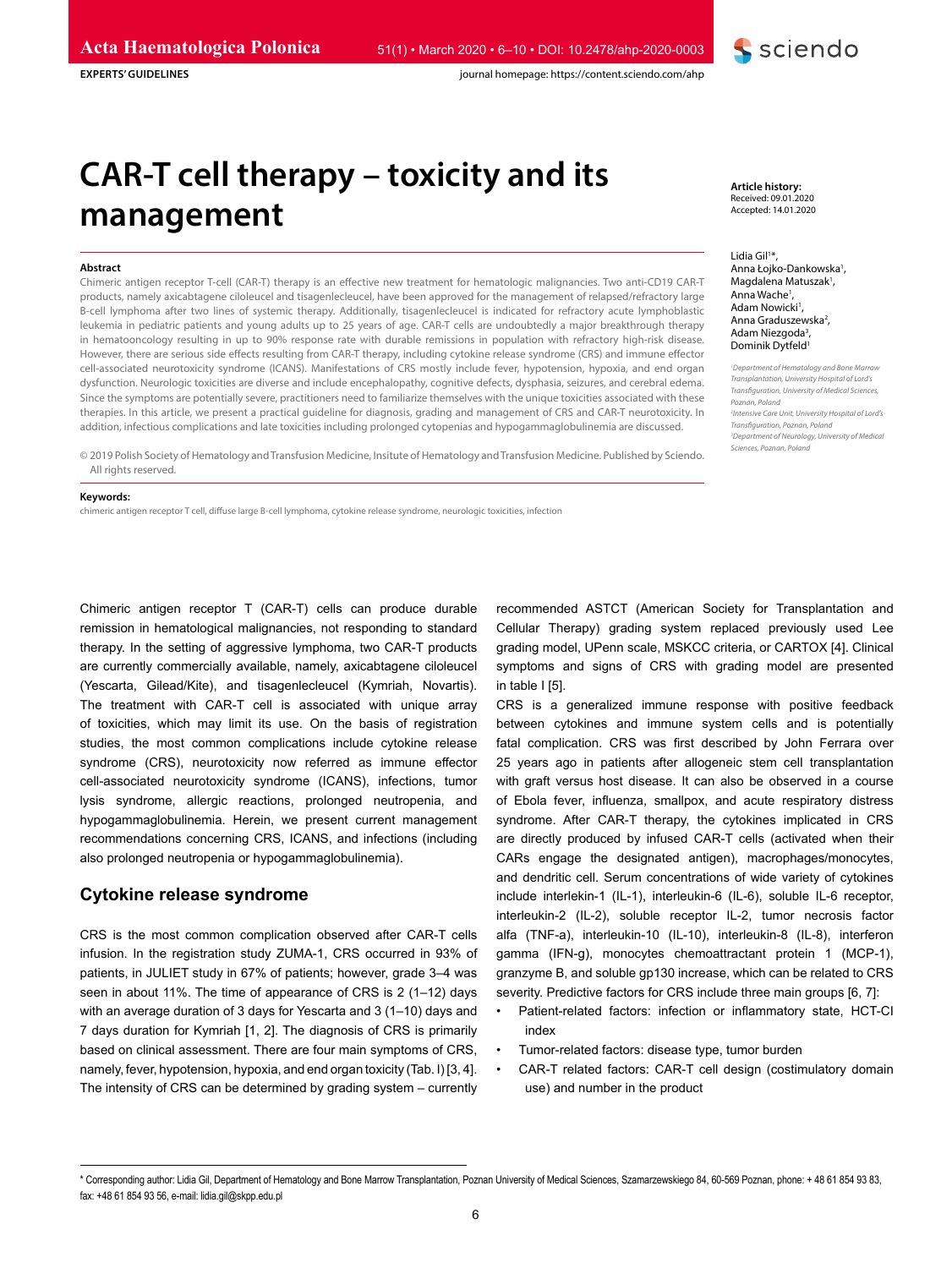#### *Table I. ASTCT CRS consensus grading [5]*

| <b>CRS</b> Grade | <b>Defining Features of Grade</b>                                                                                                                                                                              |  |
|------------------|----------------------------------------------------------------------------------------------------------------------------------------------------------------------------------------------------------------|--|
| Grade 1          | Temperature ≥38°C<br>Hypotension: none<br>Hypoxia: none                                                                                                                                                        |  |
| Grade 2          | Temperature ≥38°C<br>Hypotension: not requiring vasopressors<br>Hypoxia: requiring low-flow nasal cannula (oxygen $\leq 6$ L/min) or blow-by                                                                   |  |
| Grade 3          | Temperature ≥38°C<br>Hypotension: requiring a vasopressor with or without vasopressin<br>and/or<br>Hypoxia: requiring high-flow nasal cannula (oxygen > 6 L/min), facemask, nonrebreather mask or Venturi mask |  |
| Grade 4          | Temperature ≥38°C<br>Hypotension: requiring multiple vasopressors (excluding vasopressin)<br>Hypoxia: requiring positive pressure (e.g. CPAP, BiPAP, intubation and mechanical ventilation)                    |  |

*Organ toxicities associated with CRS may be graded according to CRCAE v5.0 but do not influence CRS grading. Fever is defined as ≥38°C not attributable to any other cause.*

New predictive markers are being sought to predict and monitor CRS more precisely. Current CRS monitoring markers in clinical practice include ferritin, C-reactive protein (CRP), IL-6, IFN-g. Ferritin and CRP are the most relevant due to the availability and speed of determination.

## *Recommendation*

- CAR-T cells should not be administered in case of symptoms of infection. In the case of infection, administration of the product should be postponed.
- Patient should be monitored daily for the first 10 days following CAR-T infusion for signs and symptoms of potential CRS.
- After the first 10 days, the patient should be monitored at the physician's discretions. Patient should be instructed to remain within proximity of the hospital for at least 4 weeks following infusion.
- To confirm the diagnosis of CRS, other causes of systemic inflammatory response must be excluded, including infections. In the case of neutropenic fever or documented infection treatment with broad-spectrum antibiotics, fluids, and maintenance treatment must be used in accordance with the existing medical indications.
- Therapy of CRS is related to its grade and includes symptomatic treatment, tocilizumab and corticosteroids. Details are described in table I. From grade 3, treatment on intensive care unit (ICU) is recommended.
	- Grade 1 only symptomatic treatment: pain killers, antiemetics, antipyretics, sedatives, and so on.
	- Grade 2 symptomatic treatment: fluid therapy, oxygen therapy + tocilizumab at a dose of 8 mg/kg intravenously for 1 hour (do not exceed the dose of 800 mg). If there is no improvement, low RR or oxygen demand increases, repeat the dose every 8 h, up to a maximum of 4 doses. When there is no improvement after 24 h, treatment as in Grade 3 is recommended.
	- Grade 3 symptomatic treatment: fluid therapy, oxygen therapy + tocilizumab every 8 h. Do not give more than 3 doses in 24 h; the maximum total number of doses is 4, if no clinical improvement in the signs and symptoms of CRS, give methylprednisolone, intravenously at a dose of 1 mg/kg twice

daily or an equivalent dose of dexamethasone (e.g., 10 mg intravenously every 6 h). Continue corticosteroid treatment until the event is classified as a grade 1 or less event, then gradually reduce the dose over 3 days. If there is no improvement, apply treatment as per grade 4. Grade 3 of CRS require treatment on ICU.

- $-$  Grade 4 treatment as in grade 3 + methylprednisolone intravenously at a daily dose of 1000 mg for 3 days, when there is improvement continue treatment as in grade 3, in the absence of improvement or deterioration consider other immunosuppressive drugs.
- The possibility of haemophagocytic lymphohistiocytosis/ macrophage activation syndrome (HLH/MAS) or infections should be considered in patients with severe or nonresponsive CRS treatment.

Tocilizumab is a recombinant humanized monoclonal antibody directed against the IL-6 receptor, registered for the treatment of patients with systemic connective tissue diseases. The drug blocks the signal transmission through the IL-6 receptor, thus inhibiting the inflammatory reaction. Tocilizumab induces the rapid reversal of CRS and has become the standard of care for this complication. Corticosteroids suppress the inflammatory reaction in patients not responding to IL-6 receptor blockade. Preliminary results suggest that the use of IL-6 receptor blockade or steroids is not associated with higher rate of lymphoma relapse compared with patients without CRS after CAR-T. New drugs blocking the signal pathways in CRS are being tested. These drugs include siltuximab – monoclonal antibody anti-lL-6, anakinra – human interleukin-1 receptor antagonist, tyrosine kinase inhibitor – dasatinib, adenosine A3 receptor agonists, JAK-STAT inhibitors (namodenosone, piclidenosome), lenzilumab – monoclonal antibody anti-GM-CSF.

# **Immune effector cell-associated neurotoxicity syndrome**

Immune effector cell-associated neurotoxicity syndrome (ICANS) is the second most common acute toxicity observed with CAR-T cell therapy. The rate of ICANS of any grade associated with CD19 targeted CAR-T cell therapy in patients with lymphoma ranges from 23% to 67%, with grade 3–4 seen in 12–30% [3, 4, 7]. It may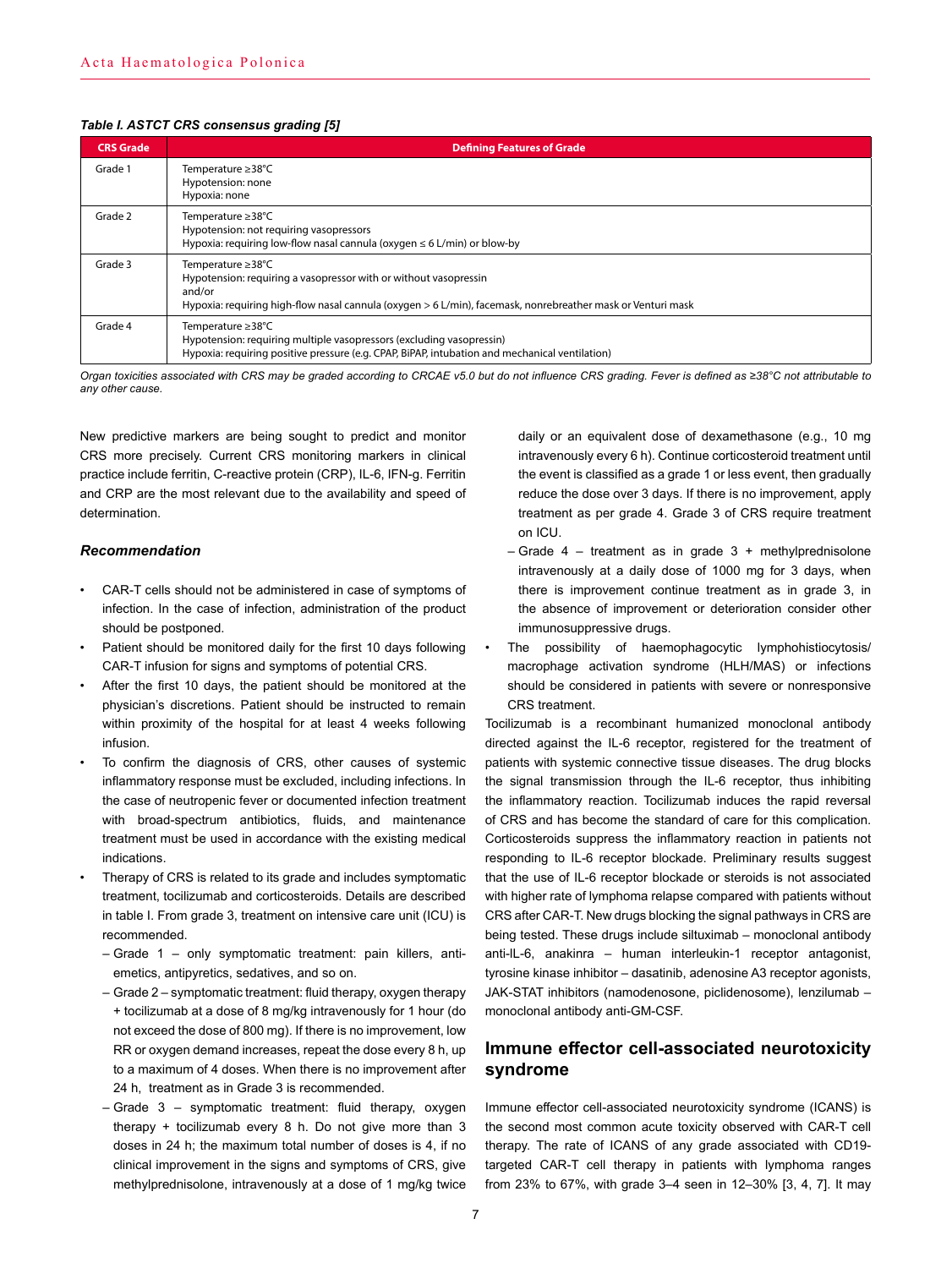manifest with a wide variety of symptoms, with the most typical encephalopathy with word-finding difficulty, aphasia, and confusion. All neurologic and psychiatric adverse reactions reported in clinical trials with currently approved CAR-T products are listed in table II. Symptoms of ICANS usually occur few days later than symptoms of CRS, but may also occur simultaneously. Very rarely, neurologic toxicities occur in patients who do not have typical signs of CRS. Symptoms of ICANS have been reported to occur 1 day after CAR-T cell infusion, to the third or fourth week after infusion.

The pathophysiology of neurotoxicity is not well understood, as it is for CRS. Similar to CRS, severity of ICANS is associated with patient-specific and tumor factors, including underlying diagnosis, disease burden, pre-existing neurologic comorbidities, treatment history, and patient age. High tumor burden and inflammatory state are associated with more severe toxicity. In addition treatmentrelated factors, like intensity of lymphodepleting therapy, high CAR-T cell dose, and CAR-T design may also be associated with its severity. Higher neurologic toxicity grade has been observed to be associated with higher grade CRS, suggesting an independent mechanism for each process, but the similar causes. Severe neurologic toxicity is associated with peak blood CRP, early peak of IL-6, and higher blood levels of multiple serum cytokines. Elevated concentration of proteins and cytokines in cerebrospinal fluid (CSF) may reflect enhanced blood/brain barrier permeability which allow CAR-T cells to penetrate central nervous system (CNS). Given all the above, it could be hypothesized that ICANS is caused by the same factors as CRS, but delayed clinical neurological presentation is due to initial

integrity of the blood/nerve or blood/brain barrier respectively which becomes subsequently disrupted [8]. Like CRS, ICANS is completely reversible in most of patients and tends to have a self-limited course. The recommended grading ASTCT model for neurotoxicity is presented in tables III and IV.

## *Recommendation*

- Patients with a CNS disorder are likely to be more vulnerable to develop neurologic events after CAR-T and require special attention.
- The experience of use of CAR-T cells in patients with primary or secondary CNS lymphoma is limited, and thus the risk/benefit has not been established in this population.
- Patient should be monitored daily for the first 10 days following CAR-T infusion for signs and symptoms of potential neurologic events.
- After the first 10 days, the patient should be monitored at the physician's discretions. Patient should be instructed to remain within proximity of the hospital for at least 4 weeks following infusion.
- In case of neurotoxicity grades 1 and 2 imaging of the brain (MRI or in the absence CT) to rule out cerebral edema and electroencephalogram to exclude electrical seizures should be done. Levetiracetam in a dose of 500 mg twice daily is recommended as seizure prophylaxis, started on the day of infusion or after the onset of ICANS.

#### *Table II. Neurologic and psychiatric adverse reactions reported with approved CAR-T [5]*

| <b>Tisagenlecleucel (Kymriah)</b>                                                                                                                                                                                                                                                                                                                                                                                                                                         | Axicabtagene ciloleucel (Yescarta)                                                                                                                                                                                                                                                                                                                                                                                                                                                                                                                                                                                                                                                                          |
|---------------------------------------------------------------------------------------------------------------------------------------------------------------------------------------------------------------------------------------------------------------------------------------------------------------------------------------------------------------------------------------------------------------------------------------------------------------------------|-------------------------------------------------------------------------------------------------------------------------------------------------------------------------------------------------------------------------------------------------------------------------------------------------------------------------------------------------------------------------------------------------------------------------------------------------------------------------------------------------------------------------------------------------------------------------------------------------------------------------------------------------------------------------------------------------------------|
| <b>Encephalopathy:</b> includes cognitive impairment, confusional state, depressed<br>level of consciousness, attention disturbances, mental status changes, somno-<br>lence, and automatisms<br><b>Delirium:</b> includes delirium, agitation, hallucination, visual hallucinations,<br>irritability, and restlessness<br>Headache: includes headache and migraine<br>Anxiety<br>Sleep disorder: includes sleep architecture disturbances, insomnia, and night-<br>mares | <b>Encephalopathy:</b> includes encephalopathy, cognitive impairment, confusional<br>state, depressed level of consciousness, disturbed attention, hypersomnia, leu-<br>koencephalopathy, mental status changes, paranoia, somnolence, and stupor<br><b>Delirium:</b> includes agitation, delirium, delusion, disorientation, hallucination,<br>hyperactivity, irritability, and restlessness<br>Headache<br><b>Dizziness:</b> includes balance disturbances, presyncope, and syncope<br>Aphasia: includes sensory and/or motor aphasia/dysphasia<br><b>Motor dysfunction:</b> includes muscle spasms, paresis or paralysis<br><b>Tremor</b><br>Ataxia<br>Seizure<br><b>Dyscalculia</b><br><b>Myoclonus</b> |

#### *Table III. ASTCT ICANS consensus grading [5]*

| <b>ICANS Grade</b> | <b>Defining Features of Grade</b>                                                                                                                                                                                                                                                                                                                                                                                                                                                |  |
|--------------------|----------------------------------------------------------------------------------------------------------------------------------------------------------------------------------------------------------------------------------------------------------------------------------------------------------------------------------------------------------------------------------------------------------------------------------------------------------------------------------|--|
| Grade 1            | • ICE score 7-9 and/or depressed level of consciousness but awakens spontaneously<br>• No seizures, motor weakness, or raised ICP/cerebral edema                                                                                                                                                                                                                                                                                                                                 |  |
| Grade 2            | • ICE score 3-6 and/or depressed level of consciousness but awakens to voice<br>• No seizures, motor weakness, or raised ICP/cerebral edema                                                                                                                                                                                                                                                                                                                                      |  |
| Grade 3            | . ICE score 0-2 and/or depressed level of consciousness but awakens to tactile stimulus<br>• Any clinical seizure focal or generalized that resolves rapidly, or nonconvulsive seizures on EEG that resolve with intervention<br>. No motor weakness<br>· Focal/local edema on neuroimaging                                                                                                                                                                                      |  |
| Grade 4            | • ICE score 0 and patient is unarousable or requires vigorous or repetitive tactile stimuli to arouse or stupor or coma<br>• Life-threatening prolonged seizure (>5 min); or repetitive clinical or electrical seizures without return to baseline in between<br>• Deep focal motor weakness such as hemiparesis or paraparesis<br>· Diffuse cerebral edema on neuroimaging; decerebrate or decorticate posturing; or cranial nerve VI palsy; or papilledema; or Cushing's triad |  |

*ICE – immune effector cell‐associated encephalopathy; ICP – intracranial pressure.*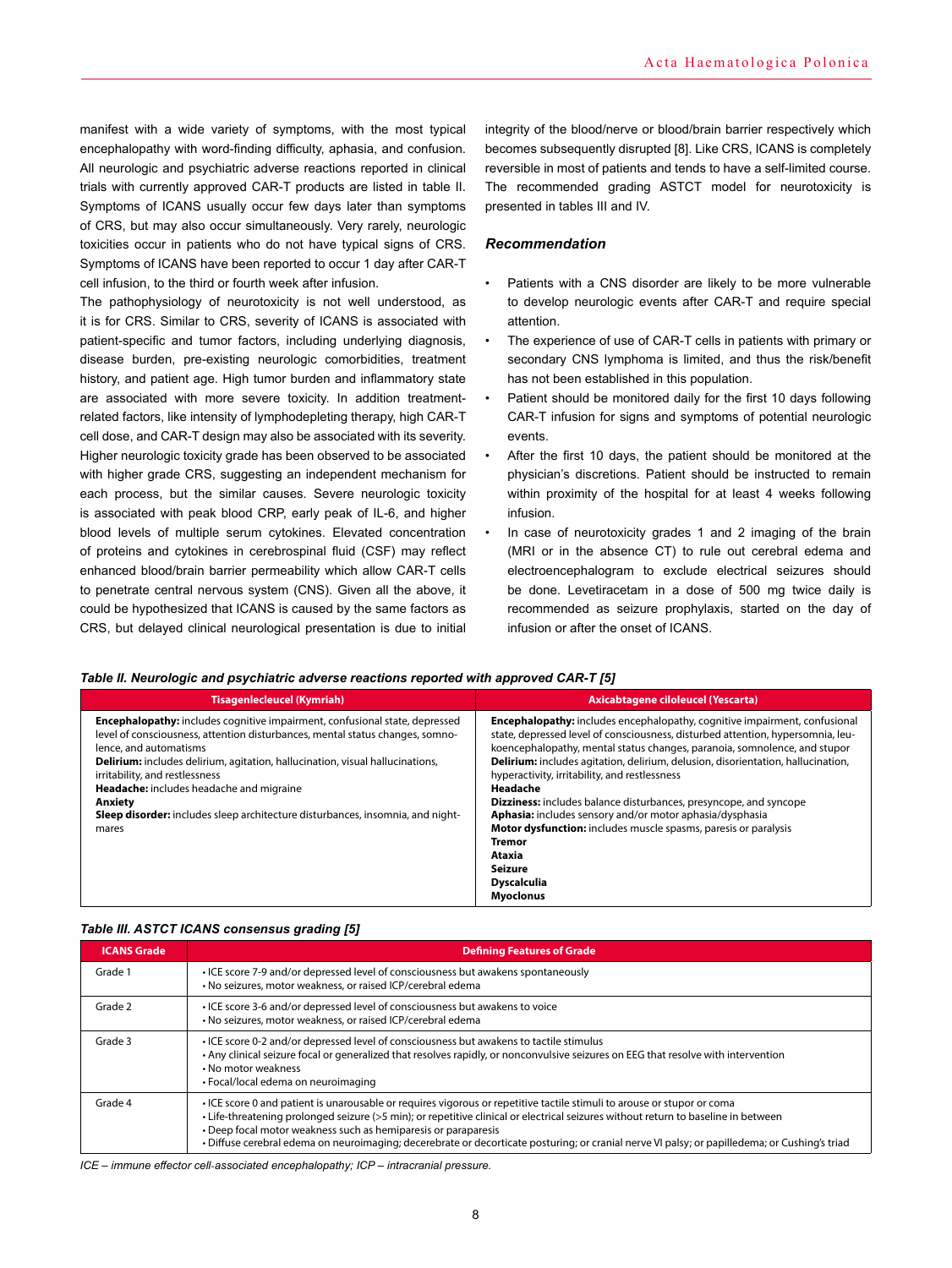## *Table IV. Encephalopathy assessment tools for grading of ICANS [5]*

#### **ICE – immune effector cell‐associated encephalopathy**

- Orientation: orientation to year, month, city, hospital: 4 points
- Naming: ability to name 3 objects (eg, point to clock, pen, button): 3 points
- Following commands: ability to follow simple commands (eg, "Show me 2 fingers" or "Close your eyes and stick out your tongue"): 1 point
- Writing: ability to write a standard sentence (eg, "Our national bird is the bald eagle"): 1 point
- Attention: ability to count backwards from 100 by 10: 1 point
- Patients with grade 2–3, ICANS should be treated with dexamethasone in a dose 10 mg intravenously every 6 hours until Grade 1, then taper over 3 days. Levetiracetam should be given as seizure prophylaxis.
- Grade 4 is an indication to treatment on the intensive care unit with and high dose of methylprednisolone 1000 mg per day, for 3 days. Intubation and mechanical ventilation should be considered. Levetiracetam should be given as seizure prophylaxis. Patients with cerebral edema should be managed with hyperventilation, hyperosmolar therapy (mannitol or hypertonic saline) to decrease intracranial pressure, in rare cases ventriculo-peritoneal shunt may be adequate treatment. Levetiracetam, phenobarbital, valproate acid and/or lacosamide should be added in case of seizures. For short-term control, benzodiazepines may be used; EEG monitoring seems to be useful only in patients with remitting confusion or deeply unconscious as they may develop respectively nonconvulsive epileptic seizures or nonconvulsive epileptic state.
- Tocilizumab is recommended only if CRS simultaneously occurred.

# **Infectious complications**

Infectious complications may occur after CAR-T therapy as early or late events. The incidence of these infections is similar to the incidence after other salvage chemoimmunotherapy. Predisposing factors for its development include poor immune function related to malignancy and prior cytotoxic treatment, cytopenia after lymphodepleting chemotherapy, use of corticosteroids or tocilizumab, stay on ICU, hypogammaglobulinemia [9].

Early infections, up to 30 days, are related mainly to neutropenia and are seen in about 23% of patients, based on clinical trials. Most of infections, 80%, occur within the first 10 days, with median 6 (1–27) days from CAR-T cell infusion. Bacteria are the most common pathogen, identified in 17% of patients, mainly as bacteriemia. Viruses, mostly respiratory virus infections, are responsible for about 9% of infections, and fungal infections are rare events (4%). In about 19% of cases, febrile of unknown origin is seen and can be concurrent with CRS. Most of early infections are mild or moderate. The main risk factor for infection development after CAR-T cell infusion is severity of CRS [10].

Between days 30 and 90 after CAR-T infusion, infectious complication is seen in about 14% and is related to hypogammaglobulinemia, prolonged neutropenia (22%) or persistent disease (48%). Viral infections are the most common (respiratory virus infections), followed by bacterial etiology. Invasive fungal infections are observed in high-risk patients with previous allogeneic stem cell transplantation or prolonged corticosteroids therapy.

After day 90, post CAR-T cell administration infections are rare, mild, and treated usually in the outpatient setting. Hypogammaglobulinemia is the most common late event; however, about 16% of patients experience prolonged neutropenia.

#### *Recommendation*

- CAR-T cells should not be administered in case of symptoms of infection. In the case of infection, administration of the product should be postponed.
- Patient should be monitored daily for the first 10 days following CART infusion for signs and symptoms of potential infections.
- After the first 10 days the patient should be monitored at the physician's discretions. Patient should be instructed to remain within proximity of the hospital for at least 4 weeks following infusion.
- Total serum IgG concentration should be checked prior to and in monthly intervals after CAR-T infusion for at least 3 months.
- IgG replacement should be considered in patients with IgG < 400 mg/dl and serious, persistent, or recurrent bacterial infections.
- Prophylaxis includes
	- Antibacterial fluorochinolones during neutropenia can be considered according to center policy.
	- Antiviral acyclovir or valcyclovir for 1 year in seropositive patients.
	- Antifungal for low risk patients fluconazole or micafungin during neutropenia; for high-risk patients posaconazole or voriconazole (prolonged neutropenia, steroids, prior alloHCT).
	- *Pneumocystis jiroveci* cotrimoxazole from day 28 for 6 months.
	- Vaccinations live vaccines are contraindicated 6 weeks prior to CAR-T therapy; no data regarding re-vaccination (suggested transplant-like protocol).
- Fever of unknown origin should be treated with broad-spectrum antibiotics, fluids, and other supportive care
- Documented infections should be treated with antibiotics according to general and/or institutional guidance
- Prolonged neutropenia may be treated with G-CSF; however autologous (or allogeneic if prior allogeneic stem cell transplantation) stem cell infusion can be considered.

## **Summary**

CAR-T cells is definitely breakthrough therapy changing the landscape of treatment of refractory B-cell malignancies. Definitely the indications for CAR-T cells will be quickly expanded, and the usage